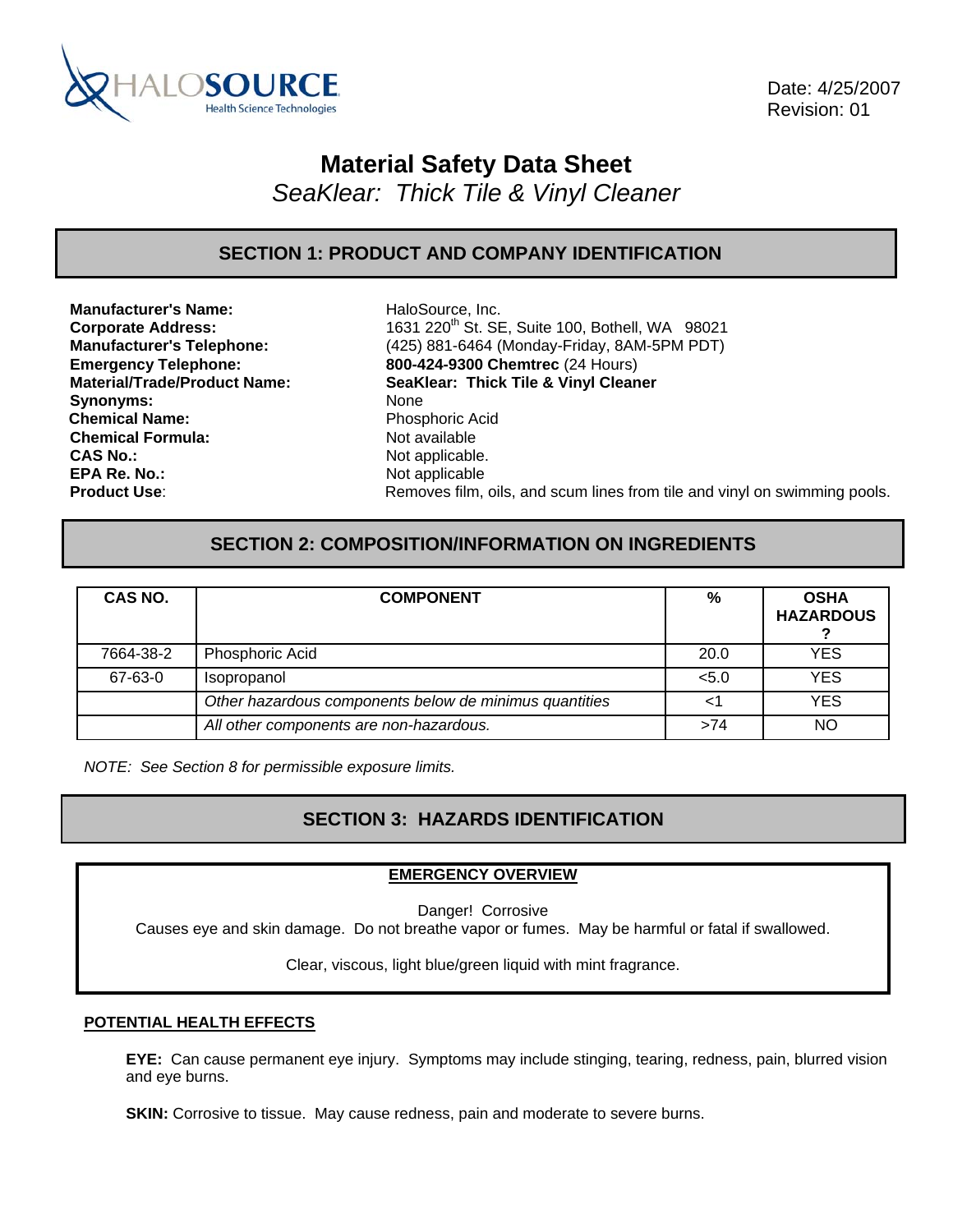**INHALATION:** Inhalation is not an expected hazard unless misted or hated to high temperatures. Mist or vapor inhalation can cause irritation to the nose, throat and upper respiratory tract.

**INGESTION:** Harmful or fatal if swallowed. Corrosive – may cause sore throat, abdominal pain, nausea and severe burns of the mouth, throat and stomach.

**CHRONIC EXPOSURE/CARCINOGENICITY:** This substance is not listed as a potential carcinogen by IARC.

**SIGNS AND SYMPTOMS OF OVEREXPOSURE:** Repeated overexposure may lead to contact dermatitis, may cause bronchitis with cough, phlegm, shortness of breath and emphysema, can cause chronic runny nose, tearing of the eyes, nosebleeds, and stomach upsets.

**AGGRAVATION OF PRE-EXISTING CONDITIONS:** None known.

**POTENTIAL ENVIRONMENTAL EFFECTS:** None known.

## **SECTION 4: FIRST AID MEASURES**

### **FIRST AID PROCEDURES**

**EYE CONTACT:** Immediately flush eyes with plenty of water for at least 15 minutes. Get medical attention immediately.

**SKIN CONTACT:** Immediately flush skin with plenty of water for at least 15 minutes while removing contaminated clothing and shoes. Wash clothing before reuse. Get medical attention immediately.

**INHALATION:** Remove to fresh air. If not breathing, give artificial respiration. If breathing is difficult, give oxygen.

**INGESTION:** Seek medical attention immediately. Do not induce vomiting. If victim is alert, give ½ to 1 glass of water. Avoid alcohol. Call a poison control center or doctor for treatment advice.

**NOTE TO PHYSICIANS:** Probable mucosal damage may contraindicate the use of gastric lavage.

### **SECTION 5: FIRE FIGHTING MEASURES**

**FLASH POINT:** Not available **AUTOIGNITION TEMPERATURE:** Not available **UPPER FLAMMABLE LIMIT:** Not available **LOWER FLAMMABLE LIMIT:** Not available

**FLAMMABLITY CLASS (OSHA):** Not applicable **FLAME PROPAGATION/BURNING RATE:** Not available

**UNIQUE FIRE PROPERTIES:** None

**HAZARDOUS COMBUSTION PRODUCTS:** None

**EXTINGUISHING MEDIA:** Use appropriate methods for combating surrounding fire.

**PROTECTION OF FIREFIGHTERS:** Wear a self-contained breathing apparatus with a full-face piece operated in the positive pressure demand mode. Chemical resistant PPE is recommended.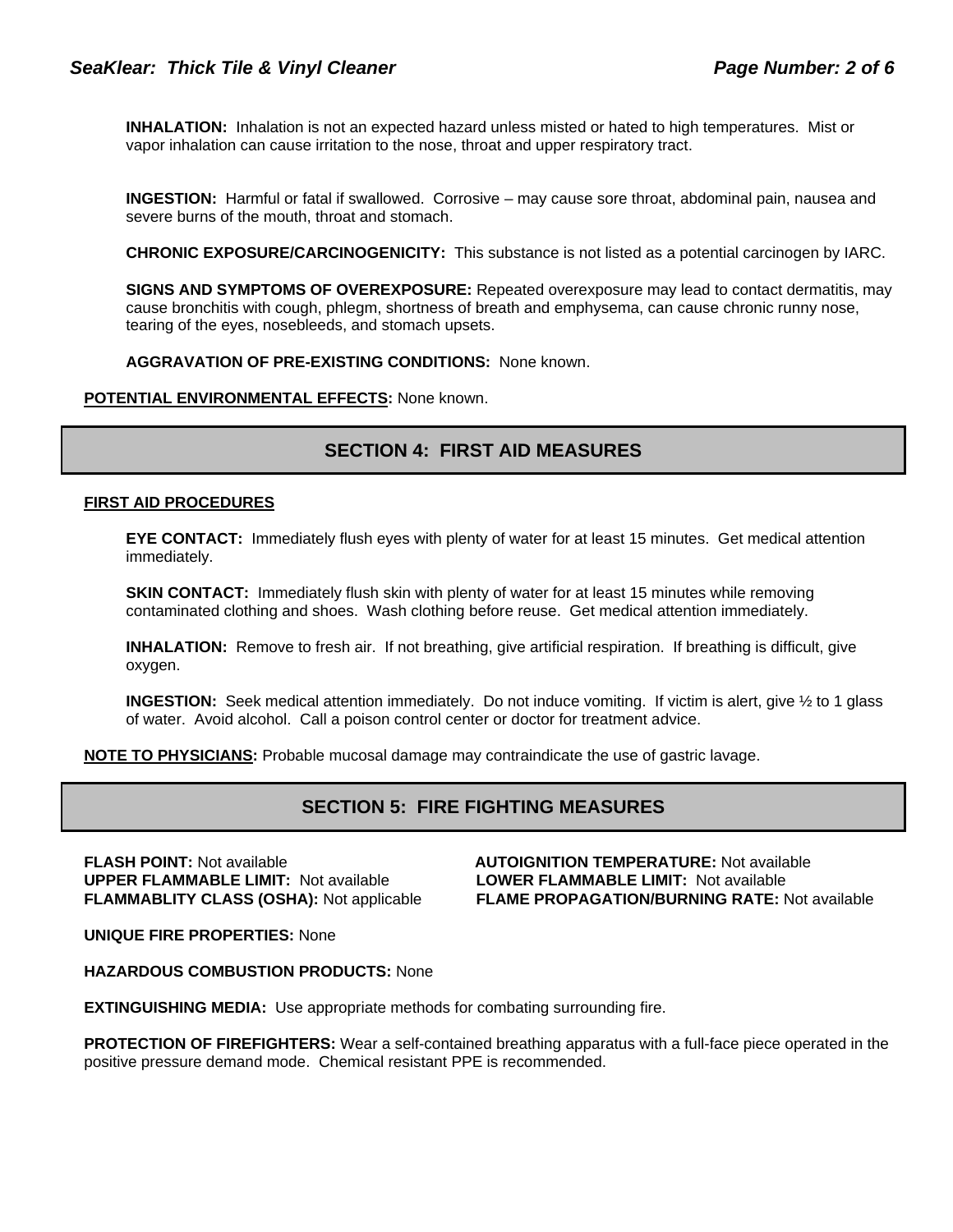## **SECTION 6: ACCIDENTAL RELEASE MEASURES**

**PERSONAL PROTECTIVE EQUIPMENT:** See Section 8 (Personal Protective Equipment).

**ENVIRONMENTAL PRECAUTIONS:** Prevent runoff from entering drains, sewers or other bodies of water.

**METHODS FOR CLEANING UP:** Stop all leaks. Isolate hazard area. Keep unnecessary and unprotected personnel from entering. Absorb spill with inert material (e.g. dry sand, earth). Absorb unrecoverable product. Transfer contaminated absorbent, soil and other materials to containers fro disposal.

## **SECTION 7: HANDLING AND STORAGE**

### **SAFE** *HANDLING* **RECOMMENDATIONS**

**VENTILATION:** Use adequate ventilation.

**FIRE PREVENTION: Not applicable.** 

**SPECIAL HANDLING REQUIREMENTS:** Follow all MSDS/label precautions even after container is emptied because they may contain product residue.

### **SAFE** *STORAGE* **RECOMMENDATIONS**

**CONTAINMENT:** Keep container closed when not in use.

**STORAGE ROOM RECOMMENDATIONS:** Store in a cool, dry place.

**INCOMPATIBLE MATERIALS:** Strong alkalis, oxidizers, organic matter, certain metals.

**STORAGE CONDITIONS:** Store in a cool, dry place.

### **SECTION 8: EXPOSURE CONTROLS/PERSONAL PROTECTION**

**ENGINEERING CONTROLS:** Good general ventilation required.

### **PERSONAL PROTECTIVE EQUIPMENT (PPE)**

**EYE/FACE PROTECTION:** Wear safety glasses or goggles and face shield. Remove contact lenses.

**SKIN PROTECTION:** Wear impervious clothing and boots.

**HAND PROTECTION**: Wear impervious gloves (made from rubber, nitrile or neoprene).

**RESPIRATORY PROTECTION:** When respiratory protection is required, use an acid gas cartridge. A respiratory program that meets OSHA's 29 CFR 1910.32 & ANSI Z88.2 requirements must be followed.

**GOOD HYGEIENE/WORK PRACTICES:** Always follow good hygiene/work practices by avoiding vapors or mists and contact with eyes and skin. Thoroughly wash hands after handling and before eating or drinking. Always wear the appropriate PPE when repairing or performing maintenance on contaminated equipment.

### **EXPOSURE GUIDELINES**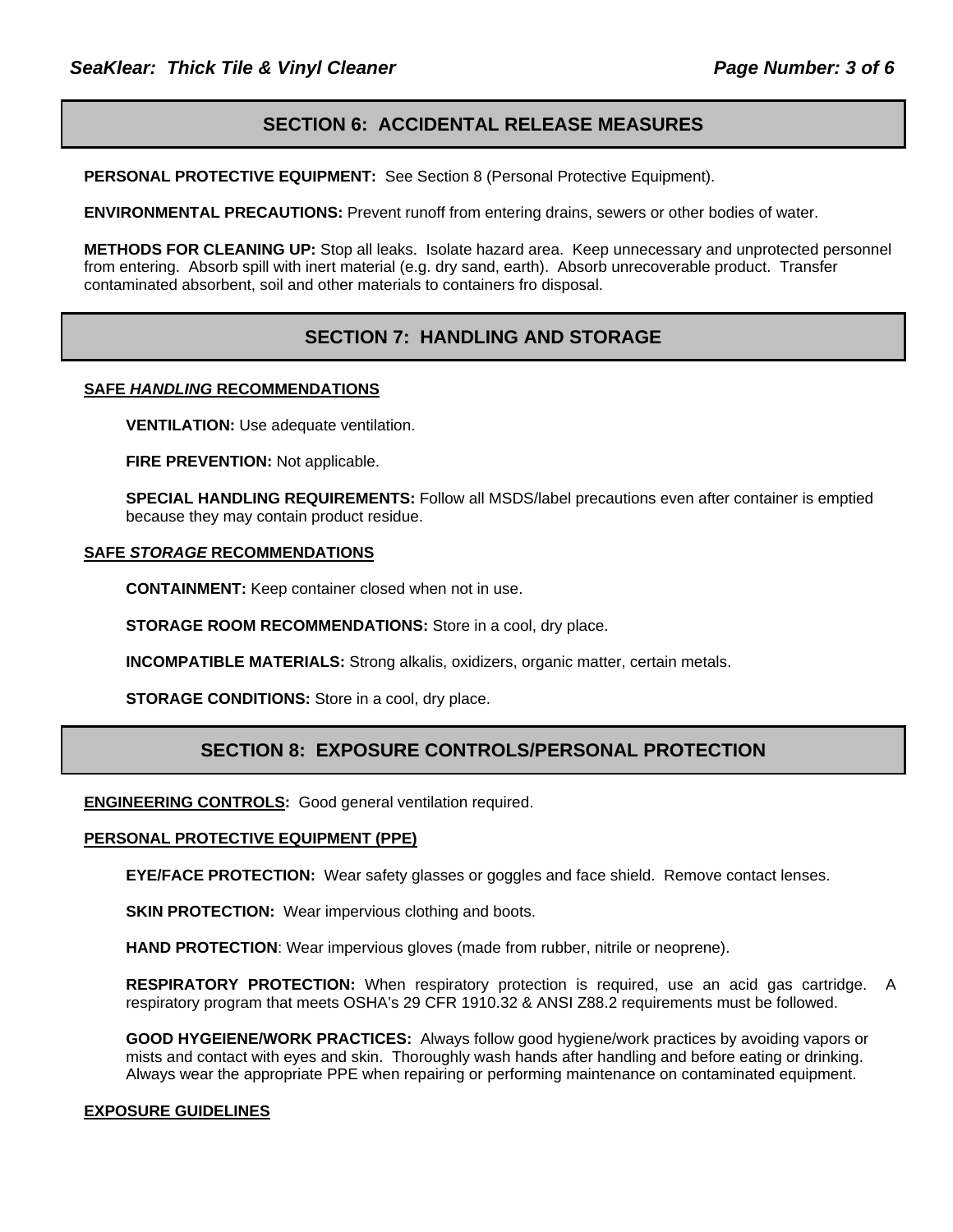## SeaKlear: Thick Tile & Vinyl Cleaner **Page 11 and SeaKlear: 7 and 7 and 7 and 7 and 7 and 7 and 7 and 7 and 7 and 7 and 7 and 7 and 7 and 7 and 7 and 7 and 7 and 7 and 7 and 7 and 7 and 7 and 7 and 7 and 7 and 7 and 7 and**

| <b>PERMISSIBLE EXPOSURE LIMITS</b> |                     |             |                           |                     |                    |             |
|------------------------------------|---------------------|-------------|---------------------------|---------------------|--------------------|-------------|
| <b>INGREDIENT</b>                  | OSHA                |             | <b>WISHA</b>              |                     | ACGIH (TLV)        |             |
| CAS NO.                            | TWA                 | <b>STEL</b> | TWA                       | <b>STEL</b>         | TWA                | <b>STEL</b> |
| 7664-38-2                          | . mg/m <sup>3</sup> | None        | $\cdot$ mg/m <sup>3</sup> | 3 mg/m <sup>3</sup> | $1 \text{ mg/m}^3$ | 3 mg/m $3$  |
| 67-63-0                            | $400$ ppm           | None        | $400$ ppm                 | 500 ppm             | $200$ ppm          | 400 ppm     |

## **SECTION 9: PHYSICAL AND CHEMICAL PROPERTIES**

**COLOR:** Light blue/green **SHAPE:** Liquid **PHYSICAL FORM:** Liquid **ODOR:** Mint fragrance **VAPOR DENSITY:** Not established **BOILING POINT:** > 212 F **MELTING POINT:** Not applicable **FREEZING POINT:** Not known

**pH:** < 1.0 **VAPOR PRESSURE:** Not established **SOLUBILITY IN WATER:** Complete **SPECIFIC GRAVITY OR DENSITY:** 1.09

*NOTE: These physical data are typical values based on material tested but may vary from sample to sample. Values should not be construed as a guaranteed analysis of any specific lot or as specifications.*

## **SECTION 10: STABILITY AND REACTIVITY**

**CHEMICAL STABILITY:** Stable.

**CONDITIONS TO AVOID:** High temperatures.

**MATERIALS TO AVOID (INCOMPATIBILITY):** Strong alkalis, oxidizers, organic matter, certain metals

**HAZARDOUS DECOMPOSITION PRODUCTS:** CO, CO<sub>2</sub>, AND H<sub>2</sub>

**HAZARDOUS POLYMERIZATION:** Will not occur.

## **SECTION 11: TOXICOLOGICAL INFORMATION**

**ORAL LD<sub>50</sub> (rat):** 1530 mg/kg (Phosphoric acid)

**DERMAL LD<sub>50</sub> (rabbit):** Not available.

**SKIN IRRITATION: Not available.** 

**EYE IRRITATION:** Not available.

**SKIN SENSITIZATION: Not available.** 

**ADDITIONAL INFORMATION:** Not available.

### **SECTION 12: ECOLOGICAL INFORMATION**

**ECOTOXICITY:** Not available.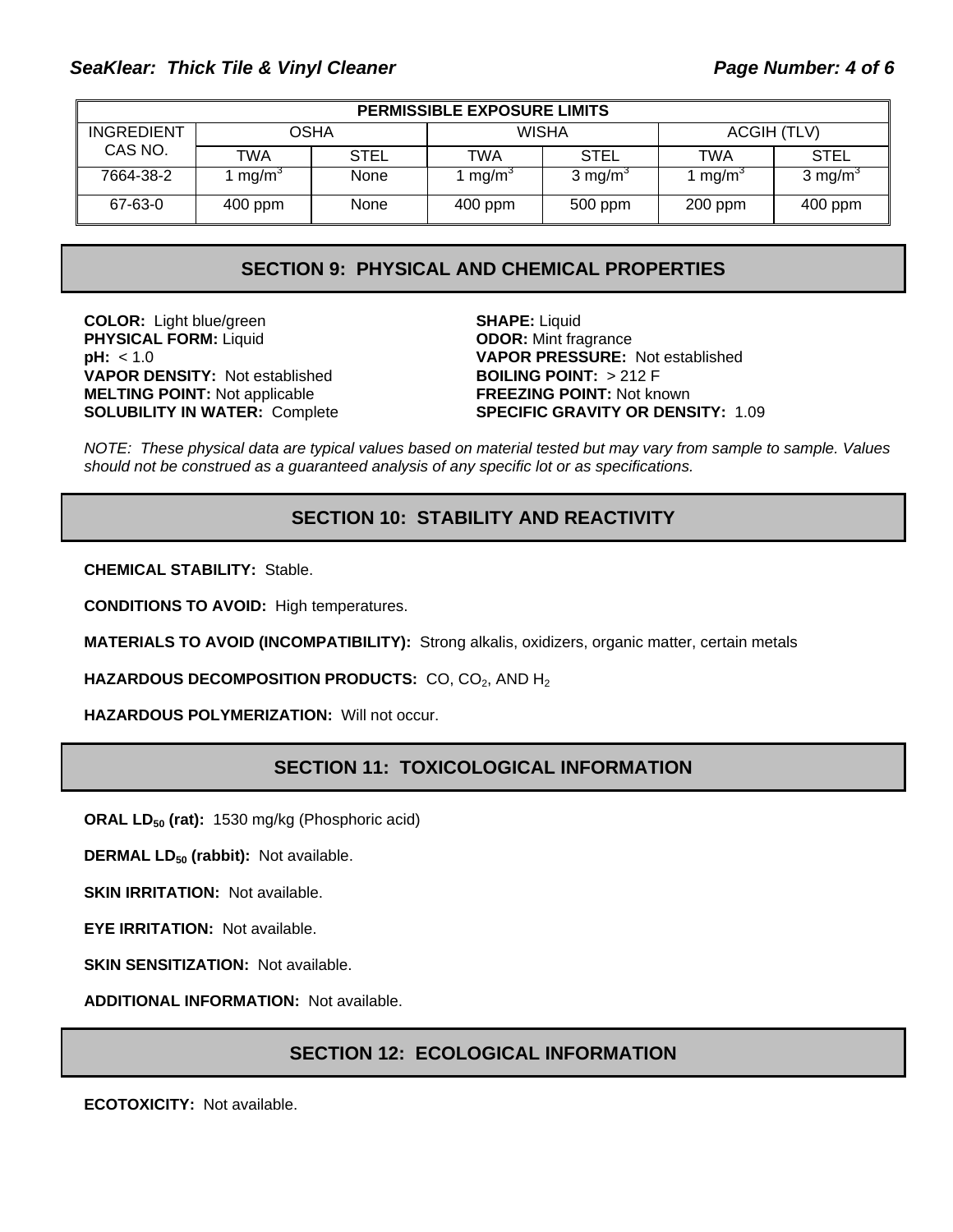**MOBILITY:** Not available.

**PERSISTENCE AND DEGRADABILITY:** Not available.

**BIOACCUMULATIVE POTENTIAL:** Not available.

**ADDITIONAL INFORMATION:** Not available.

## **SECTION 13: DISPOSAL CONSIDERATIONS**

If this product as supplied becomes a waste, it does meet the criteria of a hazardous waste as defined under the Resource Conservation and Recovery Act (RCRA) 40 CFR 261. Please be advised that state and local requirements for waste disposal may be more restrictive or otherwise different from federal regulations. Consult state and local regulations regarding the proper disposal of this material.

*NOTE: Chemical additions, processing or otherwise altering this material may make the waste management information presented in this MSDS incomplete, inaccurate or otherwise inappropriate.* 

## **SECTION 14: TRANSPORT INFORMATION**

### **U.S. DEPARTMENT OF TRANSPORTATION (DOT):**

| <b>Proper Shipping Name:</b>                     | Environmentally hazardous substance, liquid, n.o.s. |
|--------------------------------------------------|-----------------------------------------------------|
| <b>Hazard Class:</b>                             |                                                     |
| <b>Identification Number (UN Number): UN3082</b> |                                                     |
| <b>Packing Group (PG):</b>                       | Ш                                                   |

## **SECTION 15: REGULATORY INFORMATION**

**TSCA STATUS:** Not listed.

### **CERCLA REPORTABLE QUANTITY (RQ):**

| <b>CHEMICAL NAME</b> | RQ             |
|----------------------|----------------|
| Not applicable       | Not applicable |

### **SARA TITLE III SECTION 302 EXTREMELY HAZARDOUS SUBSTANCES (EHS):**

| <b>CHEMICAL NAME</b> | <b>TPQ</b>     | RQ             |
|----------------------|----------------|----------------|
| Not applicable       | Not applicable | Not applicable |

**SARA TITLE III SECTION 311/312 HAZARD CATEGORIES:** Does this product/material meet the definition of the following hazard classes according to the EPA 'Hazard Categories' promulgated under Sections 311 and 312 of SARA Title III?

| <b>ACUTE HEALTH</b><br>HAZARD | CHRONIC HEALTH<br>HAZARD | <b>FIRE HAZARD</b> | REACTIVE HAZARD | <b>SUDDEN RELEASE</b><br>OF PRESSURE |
|-------------------------------|--------------------------|--------------------|-----------------|--------------------------------------|
| <b>YES</b>                    | ΝO                       | <b>NO</b>          | ΝO              | ΝO                                   |